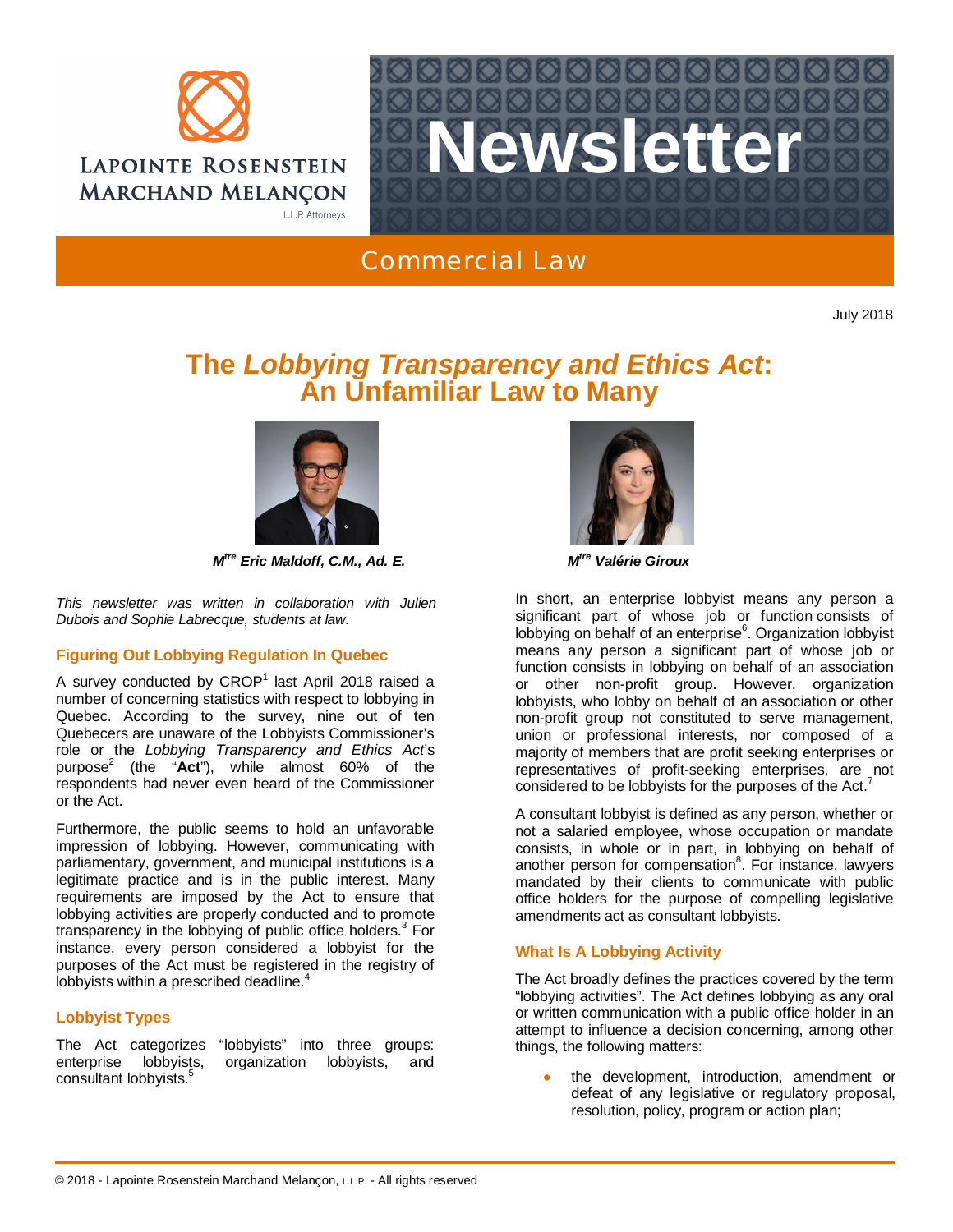- the issue of any permit, licence, certificate or other authorization;
- the awarding of any contract, otherwise than by way of a call for public tenders, or of any grant or other financial benefit or the granting of any other form of benefit determined by government regulation.<sup>9</sup>

In addition, the arranging by a lobbyist of a meeting between a public office holder and any other person is also considered to be a lobbying activity.

Under the Act, the following persons are considered to be public office holders at the parliamentary and government level:

- government ministers and members of the National Assembly, as well as persons on their staff;
- government employees;
- x persons appointed to a government agency as well as employees of any such agency;
- persons appointed to a non-profit agency established for the purpose of managing and providing financial support for activities of a public nature out of funds originating principally from the Government, without itself delivering products or services to the public, as well as employees of any such agency.<sup>11</sup>

At the municipal level, the following persons are also considered to be public office holders:

- mayors, municipal or borough councillors;
- wardens, chairs and other members of the council of a metropolitan community;
- persons on the staff of elected members of municipalities and municipal bodies;
- x employees of municipalities and municipal bodies.<sup>12</sup>

The term "communication" included in definition of "lobbying activity" covers a number of situations, such as a regular conversation, phone calls, emails, letters, written reports, as well as any communication made at any social or sporting activity.<sup>1</sup>

#### **Registration Deadlines**

All lobbyists must file an *initial return* of their lobbying activities with the Registrar. Enterprise and organization lobbyists must be registered no later than the sixtieth day after the lobbyist begins conducting lobbying activities.<sup>1</sup> Consultant lobbyists, on the other hand, are subject to a thirty-day deadline.<sup>15</sup> A notice of change must be filed in the registry no later than the thirtieth days following the

occurrence of the change to the information contained in the initial return.<sup>16</sup>

Consultant lobbyists must renew their registrations no later than the thirtieth day following the anniversary of the initial return while enterprise and organization lobbyists must do so no later than the sixtieth day following the end of the financial year of the enterprise or group.<sup>1</sup>

### **Ethical And Disciplinary Measures**

Furthermore, many actions are prohibited by the Act for the purpose of ensuring that lobbying activities are ethically conducted. For example, no consultant lobbyist or enterprise lobbyist may act in return for compensation that is contingent on the achievement of a result or the lobbyist's degree of success.<sup>18</sup>

If a lobbyist has gravely or repeatedly breached obligations under the Act or the Code of Conduct adopted under the Act, the Commissioner may, amongst others, prohibit the lobbyist's registration.<sup>19</sup> Besides, a lobbyist who does not comply with the Act could be exposed to fines ranging from \$500 to \$25,000 in the case of a first offence and up to \$50,000 in the case of any subsequent offence.<sup>20</sup>

#### **The Aftermath For Businesses**

The media now plays a vital role in informing the public about lobbying. A complaint filed against an enterprise can cause reputational damage and harm its credibility, in addition to creating a risk of liability for disciplinary or penal sanctions provided under the Act. At a practical level, a penalized enterprise may harm its ability to communicate with municipal, governmental and parliamentary authorities.

Enterprises must understand these risks as no enterprise is immune from disciplinary measures or penal sanctions. Since 2008, 48 complaints have been filed by the Lobbyists Commissioner. In light of its history and past conduct, the Lobbyists Commissioner is willing to enforce the Act by any means necessary. Whether the enterprise or individuals in question are connected with small or medium-sized businesses, radio stations, professional associations, or even if they are the highest ranking executives of major sporting franchises, the Lobbyists Commissioner does not discriminate in its enforcement of the Act.

Understanding the Act and the Lobbyists Commissioner's role must be a serious consideration for a business that communicates with any public office holder. Registration in the registry of lobbyists as required by the Act can prevent many unfortunate situations. In fact, public office holders are asking increasingly lobbyists who contact them if they are registered before accepting a phone call or any kind of meeting and may even refuse to meet a lobbyist if the answer is negative.